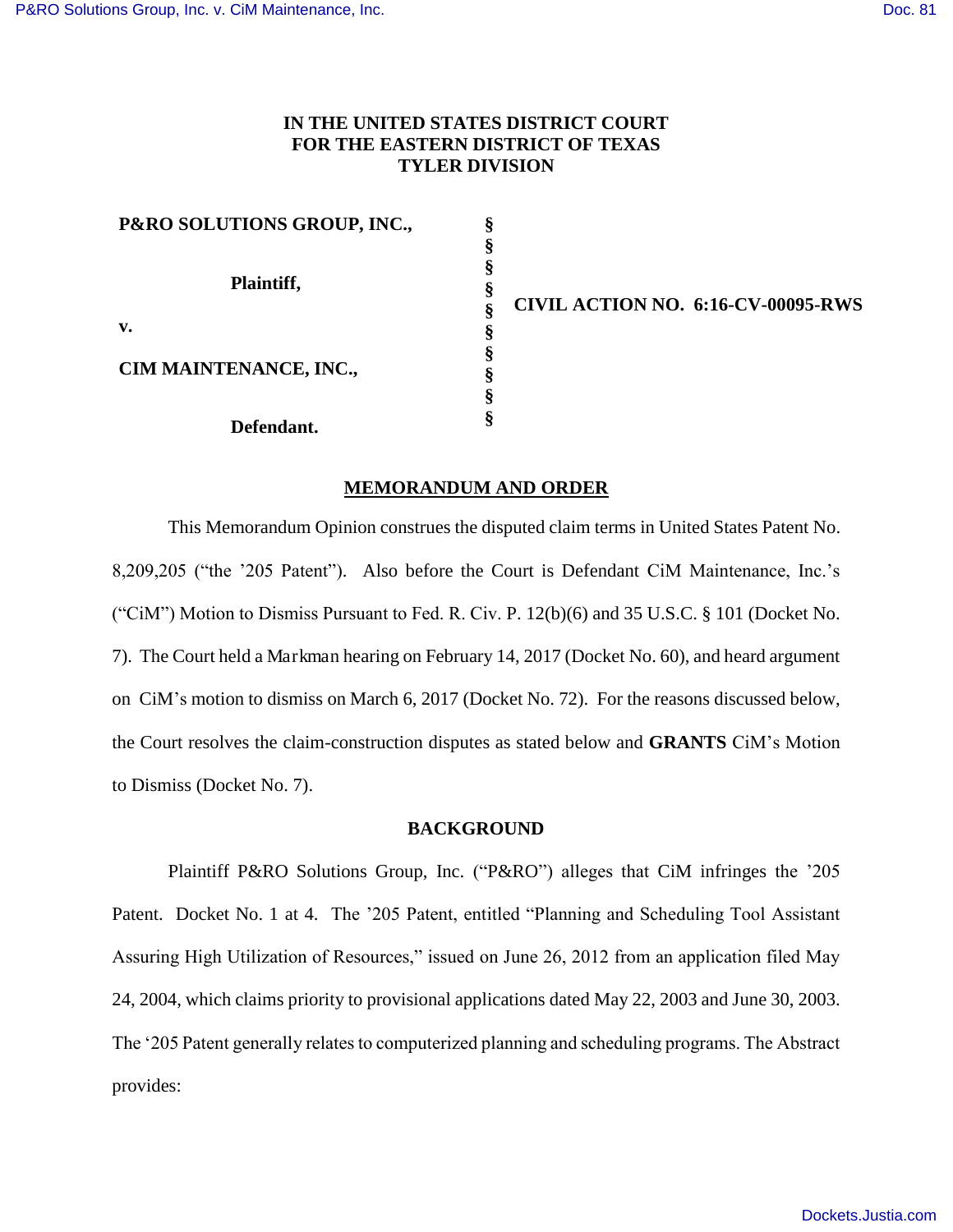Schedulers, Planners, and Maintenance Supervisors in an Industrial facility can use the user interface of the present invention to extremely quickly move work order schedules, status planning, and manage resources. Additionally, key performance indicators or metrics on performance on how well the organization is doing is also cumbersome if not impossible in the current practice in these industrial organizations. The variables of this management include worker, crew, Work Order, Dates, Planning Status, planner, dates, etc. (see tech manual and summary sheets). The invention operates by interfacing with the Computerized Maintenance Management System (CMMS) database in a thoroughly interactive process. The local program constructs a parallel database and reads and feedbacks to the CMMS database frequently to stay current and accurate.

### '205 Patent Abstract.

The specification describes a scheduling system in which a computerized user interface is provided for a user to schedule work orders, such as "repair pump." Id. at Figures 1–2, 5:50–56, 1:20–34. Scheduled jobs and unscheduled jobs are provided in lists that are grouped by work week. Id. at 2:53–55. A user may use a mouse to drag and drop unscheduled jobs to a desired work week. Id. The system is described as allowing quick movement of work orders, status planning and management of resources. Id. at 2:25–30. As work orders are moved, real-time indication of resource loading is visible so that the schedulers will know they have not overloaded a particular work group. Id. at 2:53–63. Performance indicators and metrics for the organization are also provided. Id. at 2:31–35.

The '205 Patent also explains that, in the prior art, Computerized Maintenance Management Systems ("CMMS") were used to implement work orders in an industrial environment, but those prior art CMMS systems were inefficient. '205 Patent at 1:35–41.

#### **CLAIM CONSTRUCTION**

#### **APPLICABLE LAW**

"It is a 'bedrock principle' of patent law that 'the claims of a patent define the invention to which the patentee is entitled the right to exclude.' " Phillips v. AWH Corp., 415 F.3d 1303, 1312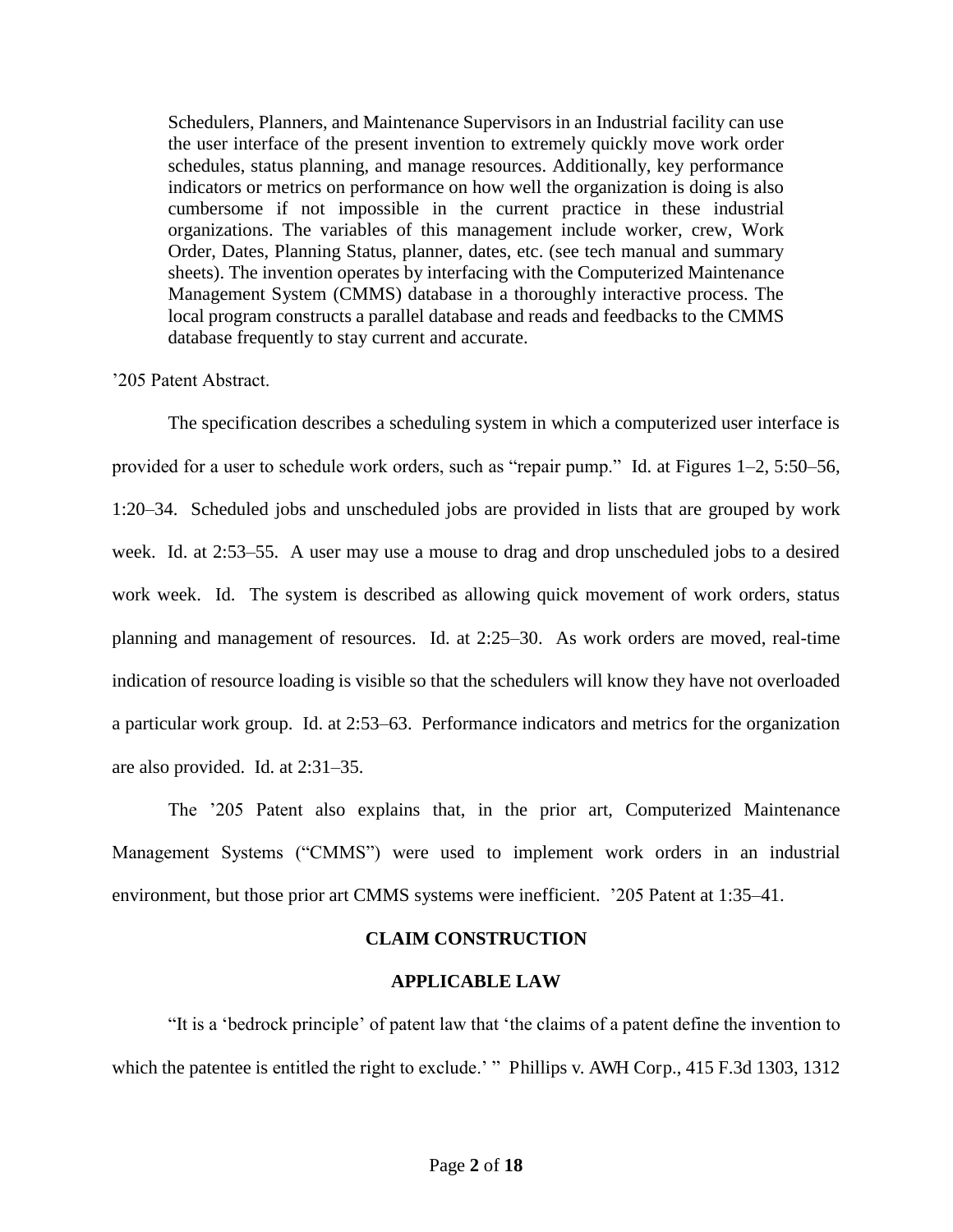(Fed. Cir. 2005) (en banc) (quoting Innova/Pure Water Inc. v. Safari Water Filtration Sys., Inc., 381 F.3d 1111, 1115 (Fed. Cir. 2004)). To determine the meaning of the claims, courts first consider the intrinsic evidence. Id. at 1313; C.R. Bard, Inc. v. U.S. Surgical Corp., 388 F.3d 858, 861 (Fed. Cir. 2004); *Bell Atl. Network Servs., Inc. v. Covad Commc'ns Group, Inc.*, 262 F.3d 1258, 1267 (Fed. Cir. 2001). The intrinsic evidence includes the claims themselves, the specification, and the prosecution history. Phillips, 415 F.3d at 1314; C.R. Bard, Inc., 388 F.3d at 861. The general rule is that each claim term is construed according to its ordinary and accustomed meaning as understood by one of ordinary skill in the art at the time of the invention in the context of the patent. Phillips, 415 F.3d at 1312–13; *Alloc, Inc. v. Int'l Trade Comm'n*, 342 F.3d 1361, 1368 (Fed. Cir. 2003); Azure Networks, LLC v. CSR PLC, 771 F.3d 1336, 1347 (Fed. Cir. 2014) ("There is a heavy presumption that claim terms carry their accustomed meaning in the relevant community at the relevant time.") (vacated on other grounds).

"The claim construction inquiry . . . begins and ends in all cases with the actual words of the claim." *Renishaw PLC v. Marposs Societa' per Azioni*, 158 F.3d 1243, 1248 (Fed. Cir. 1998). "[I]n all aspects of claim construction, 'the name of the game is the claim.' " Apple Inc. v. Motorola, Inc., 757 F.3d 1286, 1298 (Fed. Cir. 2014) (quoting In re Hiniker Co., 150 F.3d 1362, 1369 (Fed. Cir. 1998)). A term's context in the asserted claim can be instructive. Phillips, 415 F.3d at 1314. Other asserted or unasserted claims can also aid in determining the claim's meaning, because claim terms are typically used consistently throughout the patent. Id. Differences among the claim terms can also assist in understanding a term's meaning. Id. For example, when a dependent claim adds a limitation to an independent claim, it is presumed that the independent claim does not include the limitation. Id. at 1314–15.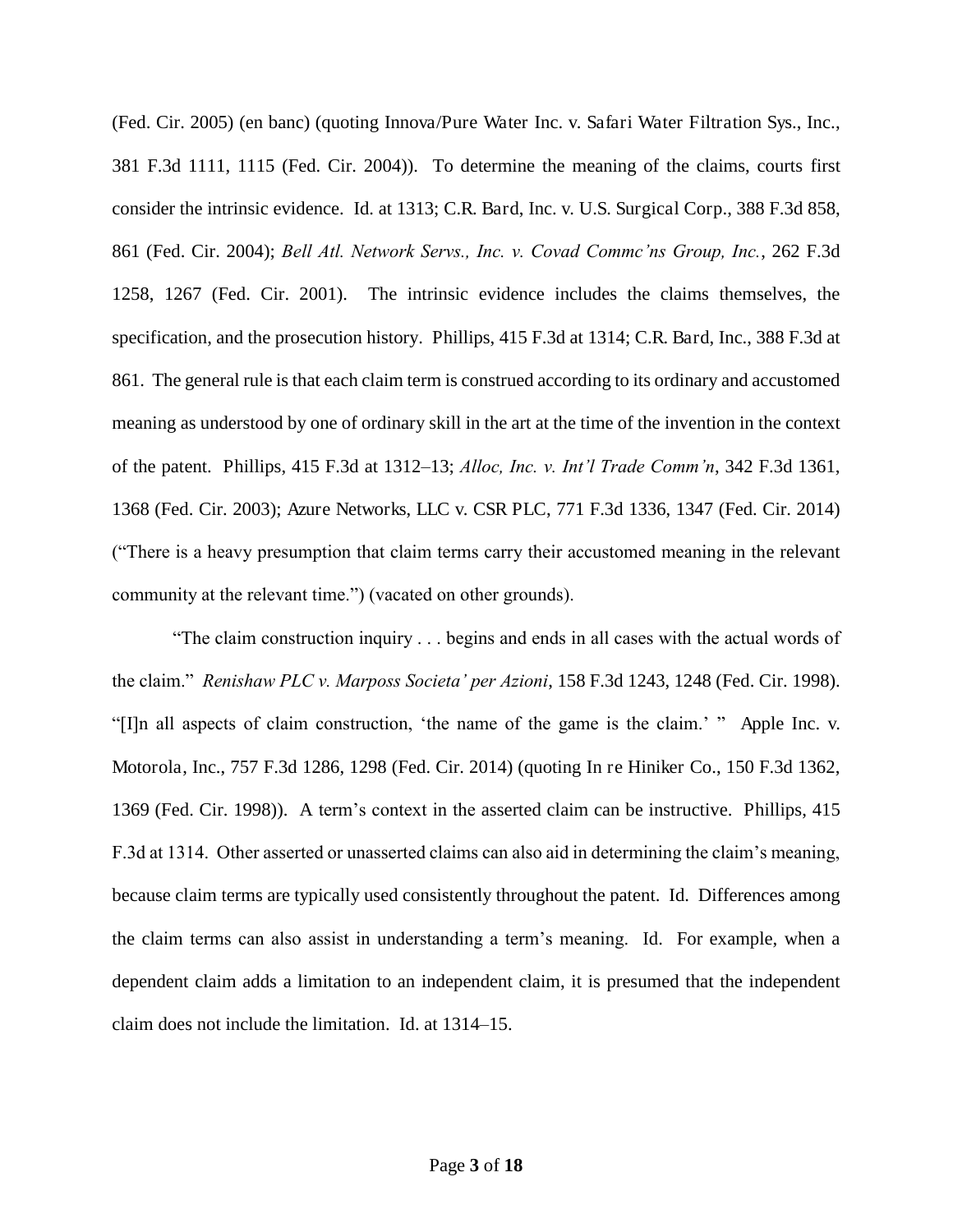"[C]laims 'must be read in view of the specification, of which they are a part.' " Id. (quoting Markman v. Westview Instruments, Inc., 52 F.3d 967, 979 (Fed. Cir. 1995) (en banc)). "[T]he specification 'is always highly relevant to the claim construction analysis. Usually, it is dispositive; it is the single best guide to the meaning of a disputed term.' " Id. (quoting Vitronics Corp. v. Conceptronic, Inc., 90 F.3d 1576, 1582 (Fed. Cir. 1996)); Teleflex, Inc. v. Ficosa N. Am. Corp., 299 F.3d 1313, 1325 (Fed. Cir. 2002). But, " [a]lthough the specification may aid the court in interpreting the meaning of disputed claim language, particular embodiments and examples appearing in the specification will not generally be read into the claims." *Comark Commc'ns, Inc*. v. Harris Corp., 156 F.3d 1182, 1187 (Fed. Cir. 1998) (quoting Constant v. Advanced Micro-Devices, Inc., 848 F.2d 1560, 1571 (Fed. Cir. 1988)); see also Phillips, 415 F.3d at 1323. "[I]t is improper to read limitations from a preferred embodiment described in the specification—even if it is the only embodiment—into the claims absent a clear indication in the intrinsic record that the patentee intended the claims to be so limited." Liebel-Flarsheim Co. v. Medrad, Inc., 358 F.3d 898, 913 (Fed. Cir. 2004).

Although extrinsic evidence can also be useful, it is "'less significant than the intrinsic record in determining the legally operative meaning of claim language.' " Phillips, 415 F.3d at 1317 (quoting C.R. Bard, Inc., 388 F.3d at 862). Technical dictionaries and treatises may help a court understand the underlying technology and the manner in which one skilled in the art might use claim terms, but technical dictionaries and treatises may provide definitions that are too broad or may not be indicative of how the term is used in the patent. Id. at 1318. Similarly, expert testimony may aid a court in understanding the underlying technology and determining the particular meaning of a term in the pertinent field, but an expert's conclusory, unsupported assertions as to a term's definition are entirely unhelpful to a court. Id. Generally, extrinsic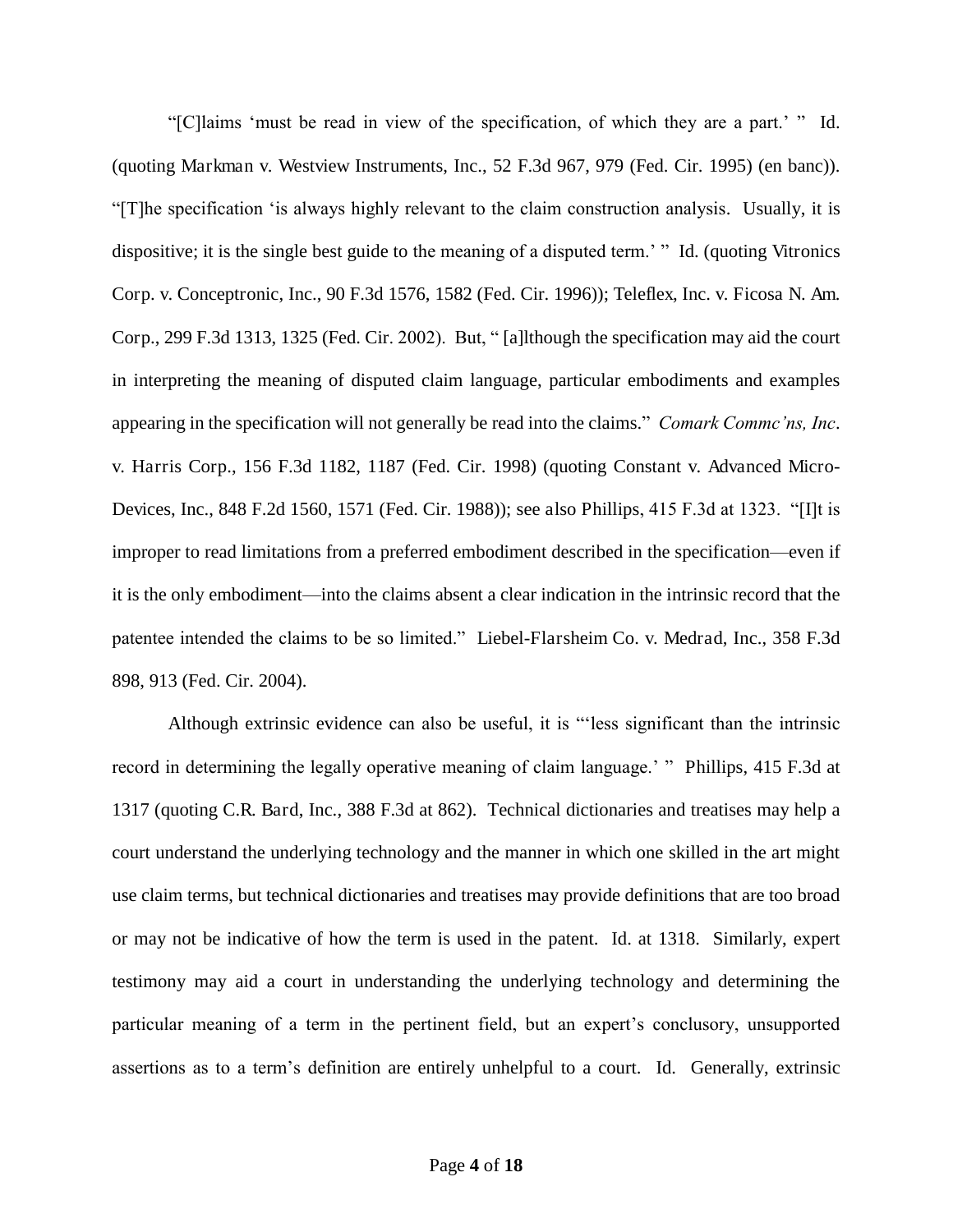evidence is "less reliable than the patent and its prosecution history in determining how to read claim terms." Id. The Supreme Court recently explained the role of extrinsic evidence in claim construction:

In some cases, however, the district court will need to look beyond the patent's intrinsic evidence and to consult extrinsic evidence in order to understand, for example, the background science or the meaning of a term in the relevant art during the relevant time period. See, e.g., Seymour v. Osborne, 11 Wall. 516, 546 (1871) (a patent may be "so interspersed with technical terms and terms of art that the testimony of scientific witnesses is indispensable to a correct understanding of its meaning"). In cases where those subsidiary facts are in dispute, courts will need to make subsidiary factual findings about that extrinsic evidence. These are the "evidentiary underpinnings" of claim construction that we discussed in Markman, and this subsidiary factfinding must be reviewed for clear error on appeal.

Teva Pharm. USA, Inc. v. Sandoz, Inc., 135 S. Ct. 831, 841 (2015).

## **ANALYSIS**

At issue are claim terms from claim 1 of the '205 Patent. On February 14, 2017, prior to the claim-construction hearing, the Court circulated preliminary claim constructions indicating where it stood after considering the claim-construction briefing. The Court instructed the parties that it might change its constructions based upon the parties' arguments at the hearing. Docket No. 64 at 2:24–3:10 ("Markman Hr'g Tr.").

# **I. Agreed Term**

Based on the Court's preliminary claim constructions, the parties reached an agreement with respect to the term "work week sections." Markman Hr'g Tr. at 6:14–2, 12:1–13:17.

| <b>Claim Terms</b>   | <b>Agreed Claim Construction</b>                                                                                                             |  |  |  |
|----------------------|----------------------------------------------------------------------------------------------------------------------------------------------|--|--|--|
| "work week sections" | "a plurality of portions of a user interface, each<br>portion being a grouping of the days of a given<br>week during which work takes place" |  |  |  |

In view of the parties' agreement on the proper construction of this term, the Court **ADOPTS** this construction.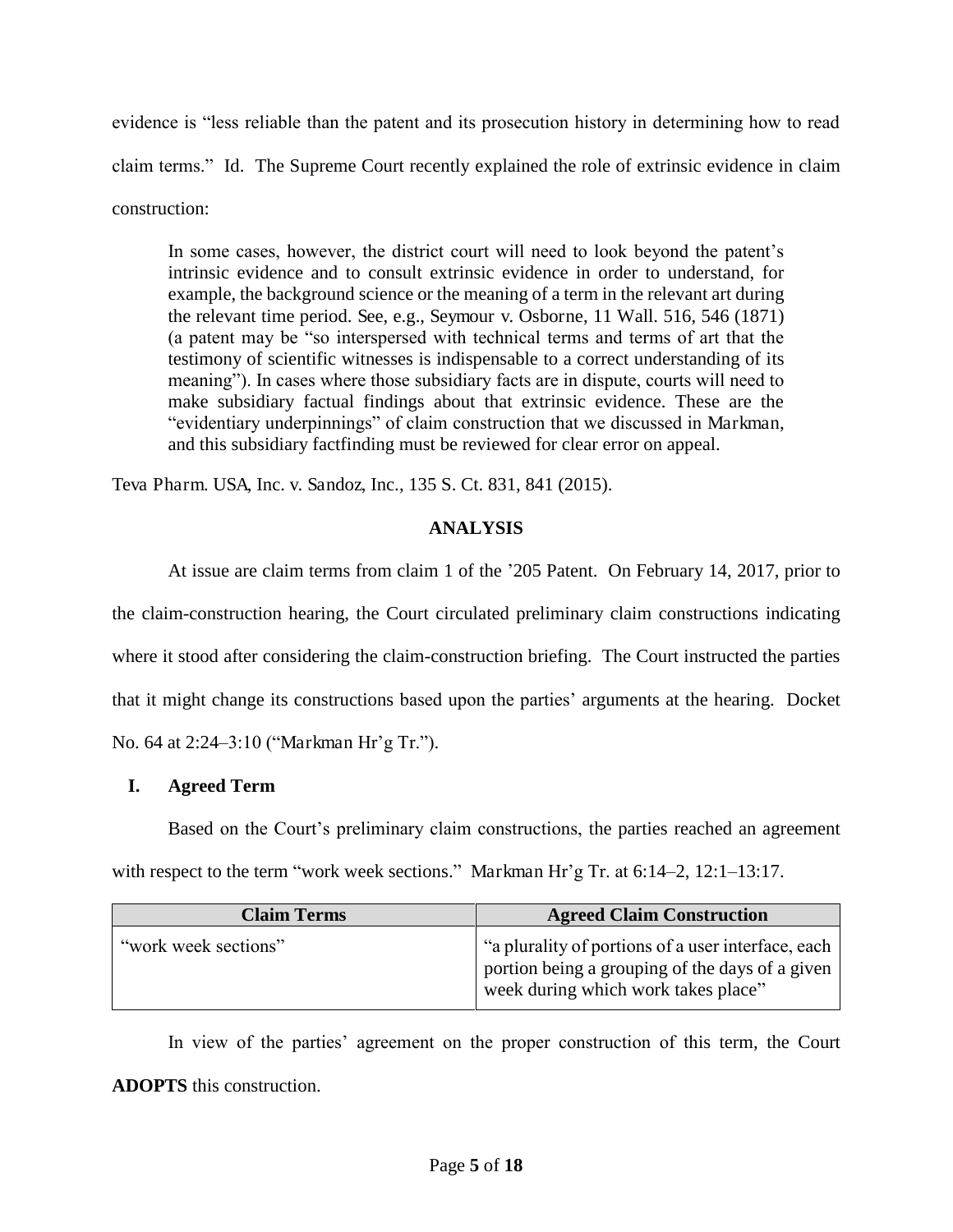## **II. Disputed Terms**

## **i. "dragging and dropping the work orders"**

| <b>P&amp;RO's Proposed Construction</b>     | <b>CiM's Proposed Construction</b> |
|---------------------------------------------|------------------------------------|
| "moving a graphical representation of work" | Plain and ordinary meaning         |
| orders, resulting in a recalculation of     |                                    |
| relationally linked data"                   |                                    |

P&RO states that the claim describes "dragging and dropping the work orders" rather than generically "dragging and dropping," and thus, the term must be interpreted consistent with the specification rather than being given its plain and ordinary meaning. Docket No. 45 at 3–4. P&RO argues that the dragging and dropping of work orders is applied in the specification to "construct[] a parallel database and reads and feedbacks to the CMMS database frequently to stay current and accurate." Id. at 4 (quoting the '205 Patent at 2:44–46). P&RO contends that CiM's proposed generic interpretation of dragging and dropping does not result in either the construction of a parallel database or feedback to the CMMS database, both of which P&RO states are required by the specification. Id. P&RO also argues that the specification requires extensive recalculation of data linked to work orders, because only with such recalculation can the system accurately sync and feedback to the CMMS database. Id. at 4.

P&RO further states that source code of a software program embodying the invention was filed with the provisional parent application of the '205 Patent. Id. at 4–5. P&RO contends that decompiling this file shows the actual operations that occur when a user drags and drops a work order. Id at 5. Specifically, P&RO contends that recalculation of various related values, including recalculation of an entire work week, occurs when work orders are dragged and dropped into a week. Id. P&RO's expert states:

It would not make any sense for a user to drag and drop data, for the purpose of modifying a work schedule, without that action affecting the values of variables stored in the relational database tables that describe the work schedule. In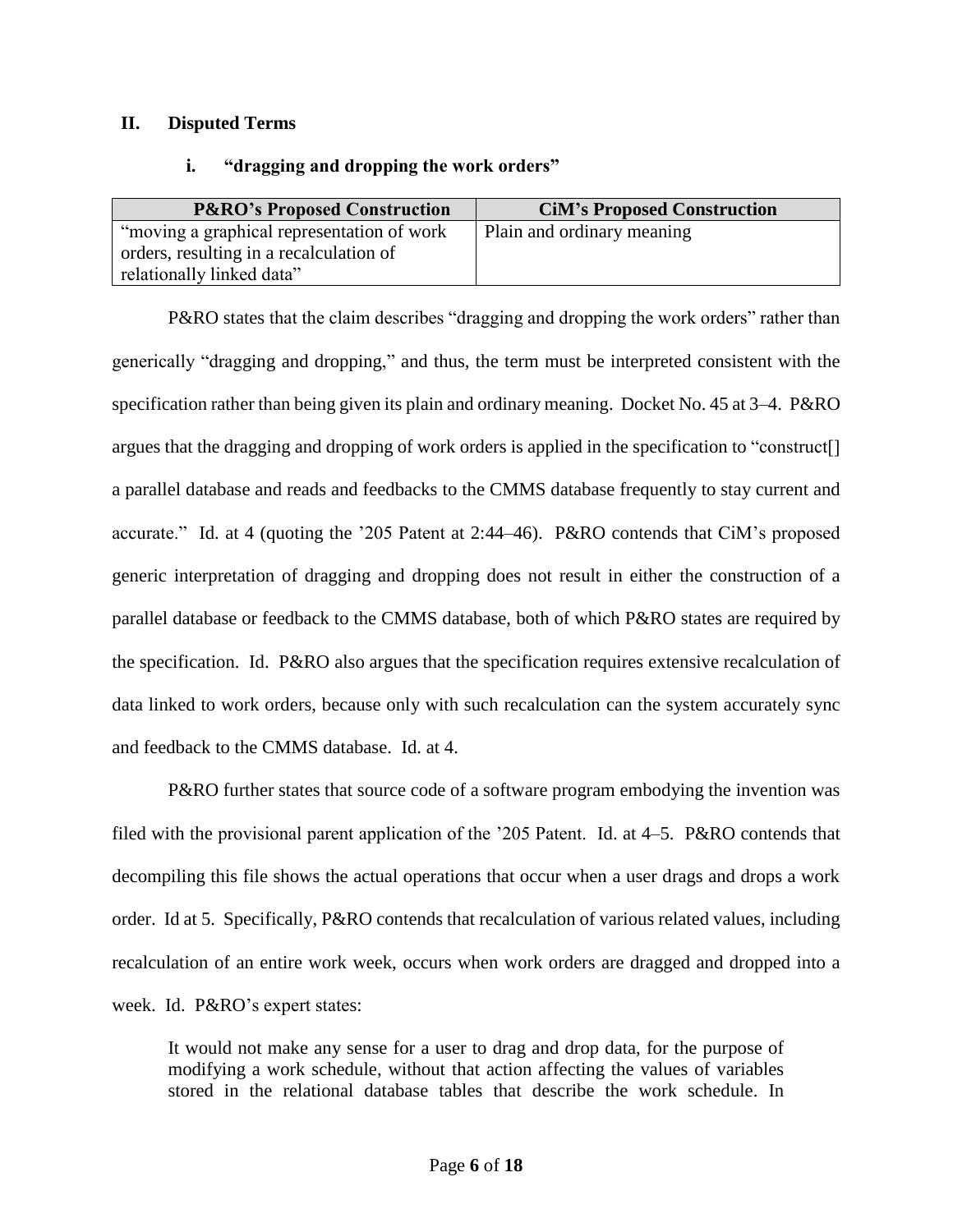particular, without such recalculations, it would be impossible to implement the functionality of the claims, which include providing metrics about the work schedule.

Docket No. 45-1 at  $\P$  27 ("Sherman Delcaration").

 P&RO finally contends that the specification distinguishes generic dragging and dropping, as referenced in the prior-art Borg reference, which disclosed a manufacturing scheduling program that included a drag and drop feature, from the dragging and dropping here, which "allows Work Orders to be assigned into a scheduled work week where the intent is to measure the performance of the work team executing the work week." Docket No. 45 at 6 (citing the '205 Patent at 3:43– 46). Thus, P&RO argues that including the requirement that the dragging and dropping of work orders must include recalculation of relationally linked data is consistent with the intrinsic evidence. Id.

In response, CiM argues that "[t]here is no need to read limitations rooted in source code appendices into this claim. Docket No. 48 at 3. CiM states that P&RO has not cited to any intrinsic evidence indicating clear intent, by the patentee, to deviate from the ordinary meaning. Id. CiM contends that P&RO's expert acknowledged that "drag and drop" has a commonly understood meaning to a person skilled in the art. Id. (citing Sherman Declaration at ¶ 22). CiM further notes that P&RO's expert's declaration states that "a dragging and dropping action can (and typically does) change a value in a relationally linked data." Id. at 4 (citing Sherman Declaration at ¶ 25). CiM argues that the expert's use of the word "can" leaves open the possibility that recalculation might not result upon dragging and dropping and contends that the expert agreed that dragging and dropping does not require recalculating relationally linked data:

Q. … Do you stand by the statement that dragging and dropping can and typically does change a value in relationally linked data? A. Yes.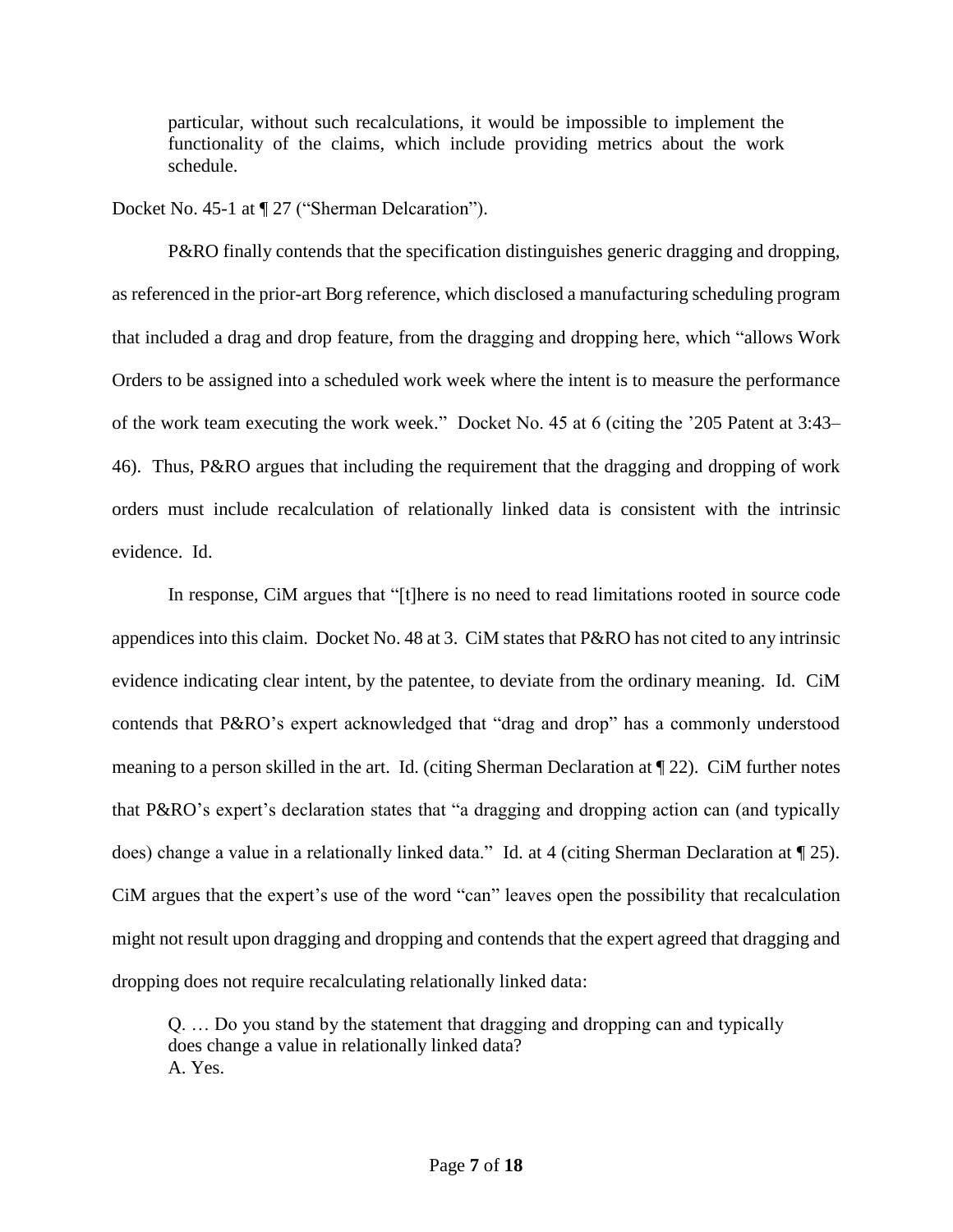Q. Do you agree that that statement allows for the possibility that sometimes dragging and dropping does not change a value in relationally linked data? A. Yes, the sentence allows that. Q. And is that sentence consistent with your opinion on claim construction?

A. It is.

Id. (citing Docket No. 148-1 at 73:18-74:4). CiM contends that there is no support to limit the claim term to the embodiment described in the specification and that the claim term should therefore be given its plain and ordinary meaning. Docket No. 148 at 5.

The Court finds that the term should be given its plain and ordinary meaning. P&RO has not pointed to any clear lexicography or disclaimer in the specification mandating a more limited reading of the claim term. Further, it is undisputed that the term "drag and drop" with reference to a user-computer interface is well-known and understood in the art.

Additionally, the subsequent recalculations are not described in the claim. P&RO points to the language "wherein the work orders can be moved from one work week section to another work week section, from unscheduled to scheduled, to short notice outage, to planned outage, and to backlog" in support of their limitation, but this language only describes the location of the movement, not what happens as a result of that movement.

Because the term "drag and drop" is well-known in the art and because P&RO cannot point to any clear language in the claim or specification that limits this meaning, the Court construes this term to have its **plain and ordinary meaning**.

| <b>Claim Term</b>             | <b>Court's Preliminary Construction</b>        |  |  |  |  |
|-------------------------------|------------------------------------------------|--|--|--|--|
| "short notice outage section" | "a portion of the user interface that displays |  |  |  |  |
|                               | planned outages of short duration for the      |  |  |  |  |
|                               | purposes of performing maintenance, the        |  |  |  |  |
|                               | 'short notice outage section' and 'planned     |  |  |  |  |
|                               | outage section' are different sections"        |  |  |  |  |
| "planned outage section"      | "a portion of the user interface that displays |  |  |  |  |
|                               | planned outages, the 'short notice outage      |  |  |  |  |

**ii. "short notice section" and "planned outage section"**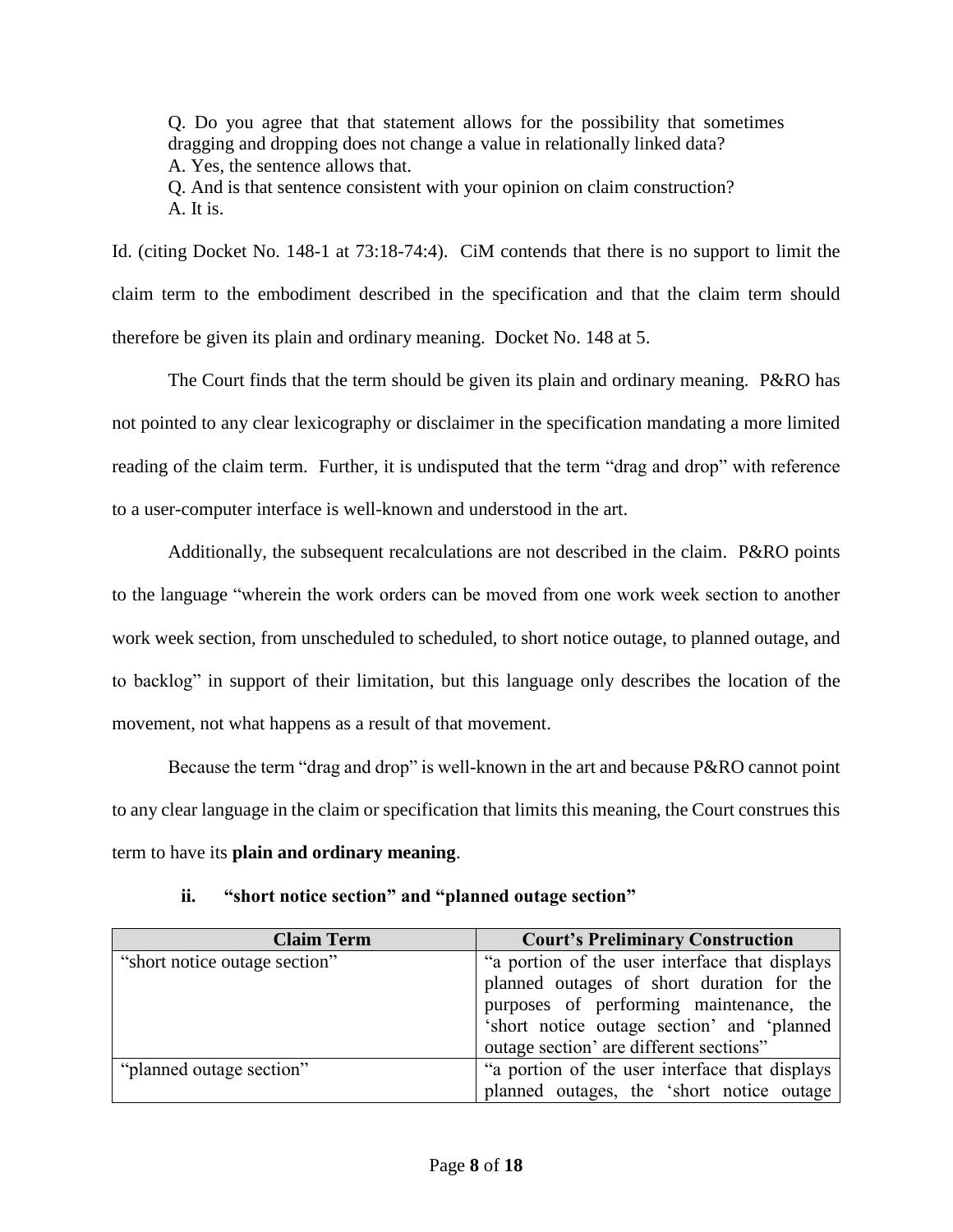| section <sup>2</sup> |  | and 'planned outage section' |  |  | are |
|----------------------|--|------------------------------|--|--|-----|
| different sections." |  |                              |  |  |     |

At the hearing, the parties agreed that the Court's preliminary construction for these terms was correct, but CiM stated that "it would also be correct and potentially helpful to the jury to note that [the short notice section and the planned outage section] are visibly separate sections." Markman Hr'g Tr. at 13:8–10. CiM stated that the specification considers dragging and dropping between these sections, so the sections must be visibly separate. Id. at 13:1–6. P&RO opposed the inclusion of additional language to indicate that the two sections were "visibly separate" and stated that there is no support in the claims or the specification for its inclusion. Id. at 13:25–14:5.

The Court finds that this additional language is not warranted. The claims and the specification each consider dragging and dropping "from unscheduled to scheduled, to short notice outage plan, to planned outage plan, to backlog," '205 Patent at 2:53–55, 13:42–45, but the patent makes no mention of dragging and dropping between the short-notice outage section and the planned outage section.

Having resolved the one remaining dispute between the parties regarding these claim terms, the Court **ADOPTS** its above-identified preliminary constructions for "short notice outage section" and "planned outage section."

## **CONCLUSION**

 For the foregoing reasons, the Court construes the claim language in this case in the manner set forth above.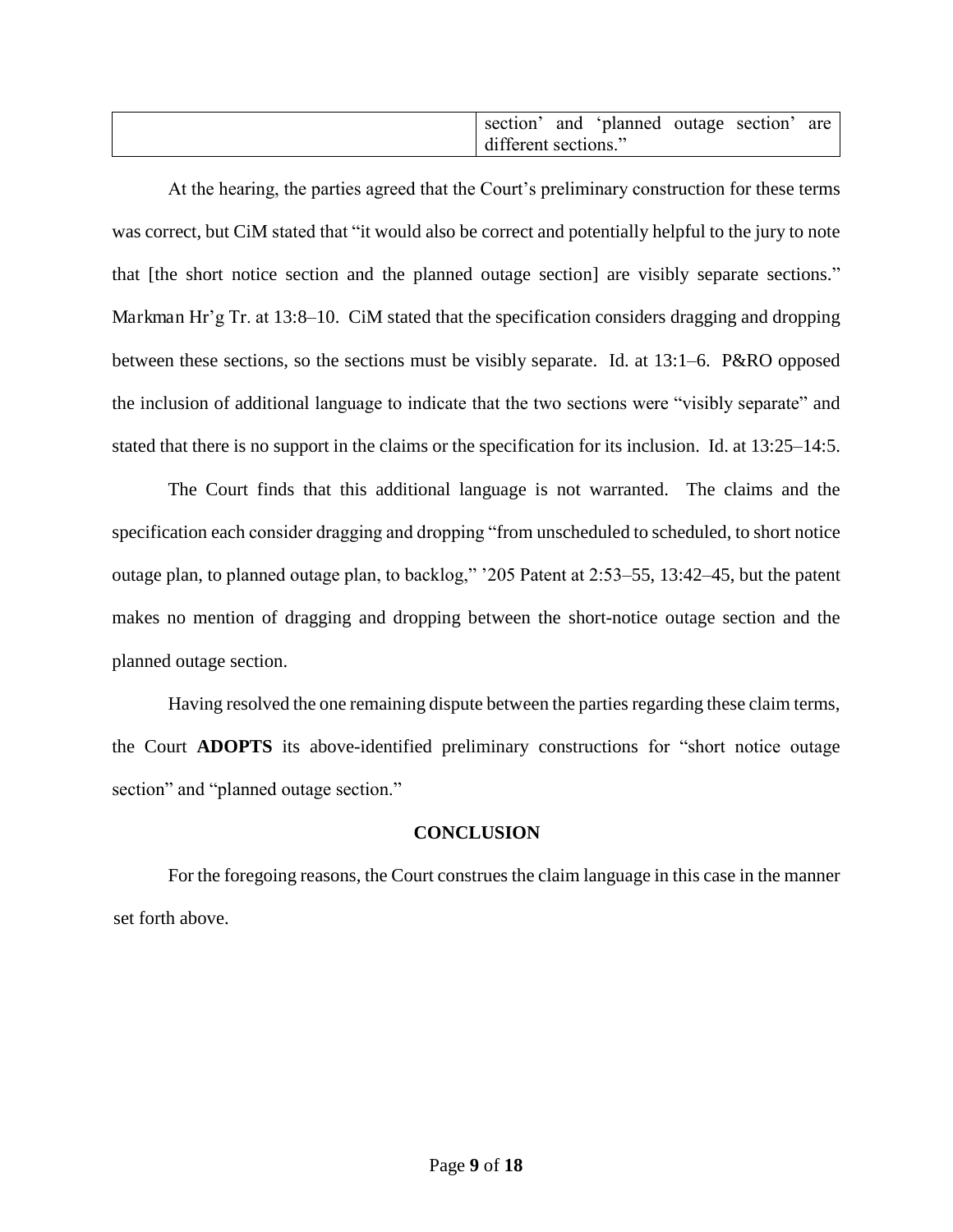#### **MOTION TO DISMISS**

On May 24, 2016, CiM filed its motion to dismiss P&RO's Complaint on the grounds that claims 1–20 of the '205 Patent are invalid for failure to claim patentable subject matter under 35 U.S.C. § 101. Docket No. 7. In their responsive briefing, P&RO identified claim-construction disputes central to the parties' arguments on the motion to dismiss. Docket No. 26 at 5. Following the submission of the parties' claim-construction briefing, the Court allowed supplemental briefing on the motion to dismiss. Docket No. 64. The Court held a hearing on the motion on March 6, 2017. Having resolved the claim-construction disputes and having considered the briefing and the argument of the parties, the Court finds that CiM's motion to dismiss should be **GRANTED**.

### **BACKGROUND**

P&RO's complaint alleges that CiM infringes claims 1–20 of the '205 Patent. Docket No.

1 at 3. Claim 1 is the only independent claim of the '205 Patent, and it recites:

1. A planning and scheduling system running on a computing device, the system comprising: a user interface; and a computing device in communication with said user interface, said computing device being programmed to implement: work week sections; a scheduled job section; an unscheduled job section; a short notice outage section; a planned outage section; and work orders, wherein the work orders can be moved from one work week section to another work week section, from unscheduled to scheduled, to short notice outage, to planned outage, and to backlog, by dragging and dropping the work orders using said user interface.

'205 Patent at 13:31–46. Claims 2–20 are dependent system claims. Id. at 13:47–14:51.

## **LEGAL STANDARD**

Under Federal Rule of Civil Procedure 12(b)(6), the Court must dismiss a complaint that

does not state a claim for relief that is "plausible on its face." Ashcroft v. Iqbal, 556 U.S. 662, 678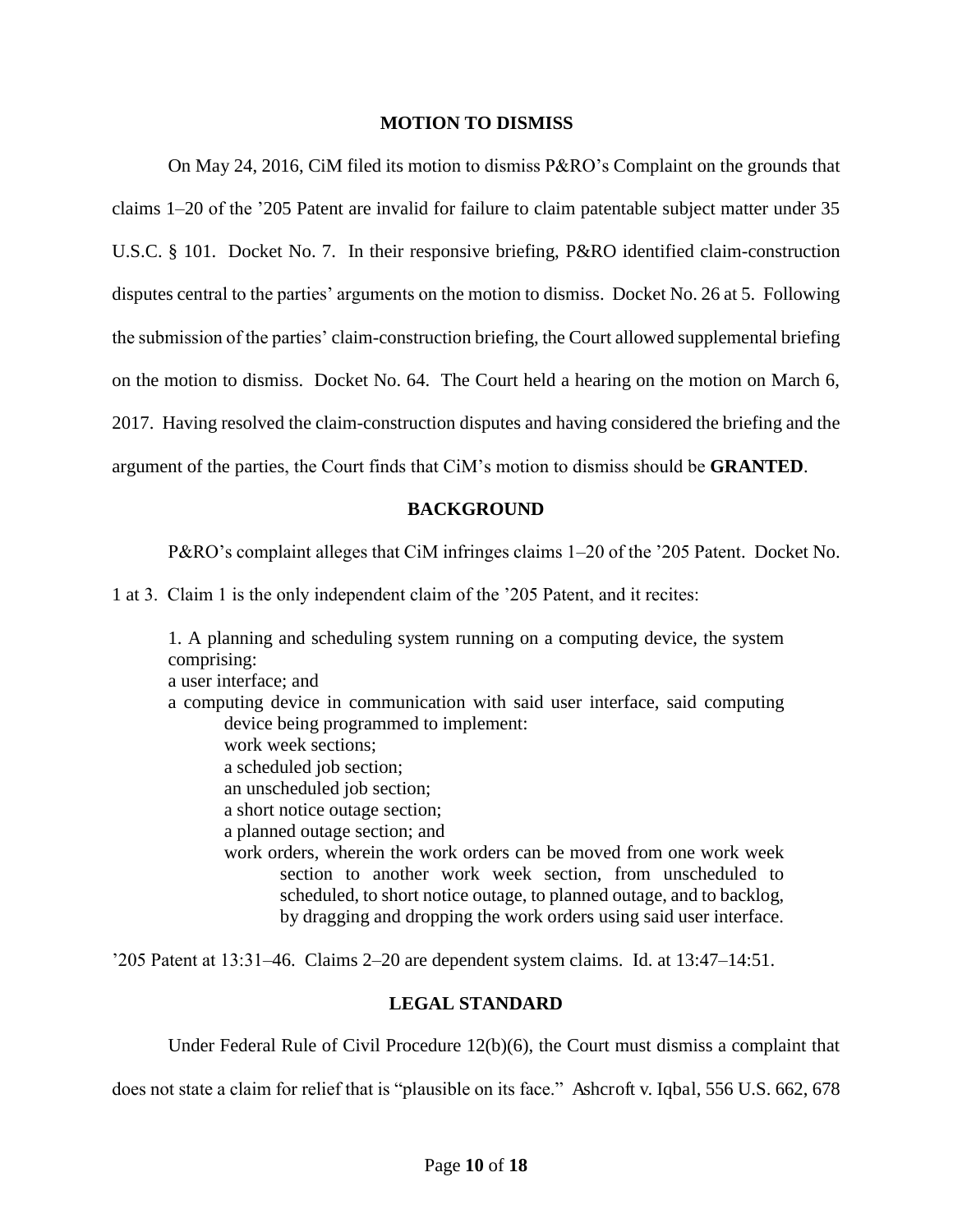(2009) (quoting Bell Atl. Corp. v. Twombly, 550 U.S. 544, 570 (2007)). To state a plausible claim, Plaintiffs must plead facts sufficient to allow the Court to draw a reasonable inference that Defendants are liable for the alleged patent infringement. See id. (citing Twombly, 550 U.S. at 556). At this stage, the Court accepts all well-pleaded facts as true and views those facts in the light most favorable to the Plaintiffs. Bustos v. Martini Club, Inc., 599 F.3d 458, 461 (5th Cir. 2010).

The Supreme Court has established a two-part test for patent eligibility. Alice Corp. Pty. *v. CLS Bank Int'*l, 134 S. Ct. 2347, 2355 (2014). In determining whether a claim is patentineligible under Alice, the Court must "first determine whether the claims at issue are directed to a patent-ineligible concept." Id. Claims directed to software inventions do not automatically satisfy this first step of the inquiry. Enfish, LLC v. Microsoft Corp., 822 F.3d 1327, 1335 (Fed. Cir. 2016). Rather, "the first step in the Alice inquiry . . . asks whether the focus of the claims is on [a] specific asserted improvement in computer capabilities . . . or, instead, on . . . an 'abstract idea' for which computers are invoked merely as a tool." Id. at 1335–36.

If the Court determines that the claims are directed to an abstract idea, it must then determine whether the claims contain an inventive concept sufficient to transform the claimed abstract idea into a patent-eligible application. Alice, 134 S. Ct. at 2357. An inventive concept is "some element or combination of elements sufficient to ensure that the claim in practice amounts to 'significantly more' than a patent on an ineligible concept." DDR Holdings, LLC v. Hotels.com, L.P., 773 F.3d 1245, 1255 (Fed. Cir. 2014). The Court "consider[s] the elements of each claim both individually and as an ordered combination to determine whether the additional elements transform the nature of the claim into a patent-eligible application." Alice, 134 S. Ct. at 2355 (internal quotation omitted). Even if each claim element, by itself, was known in the art, "an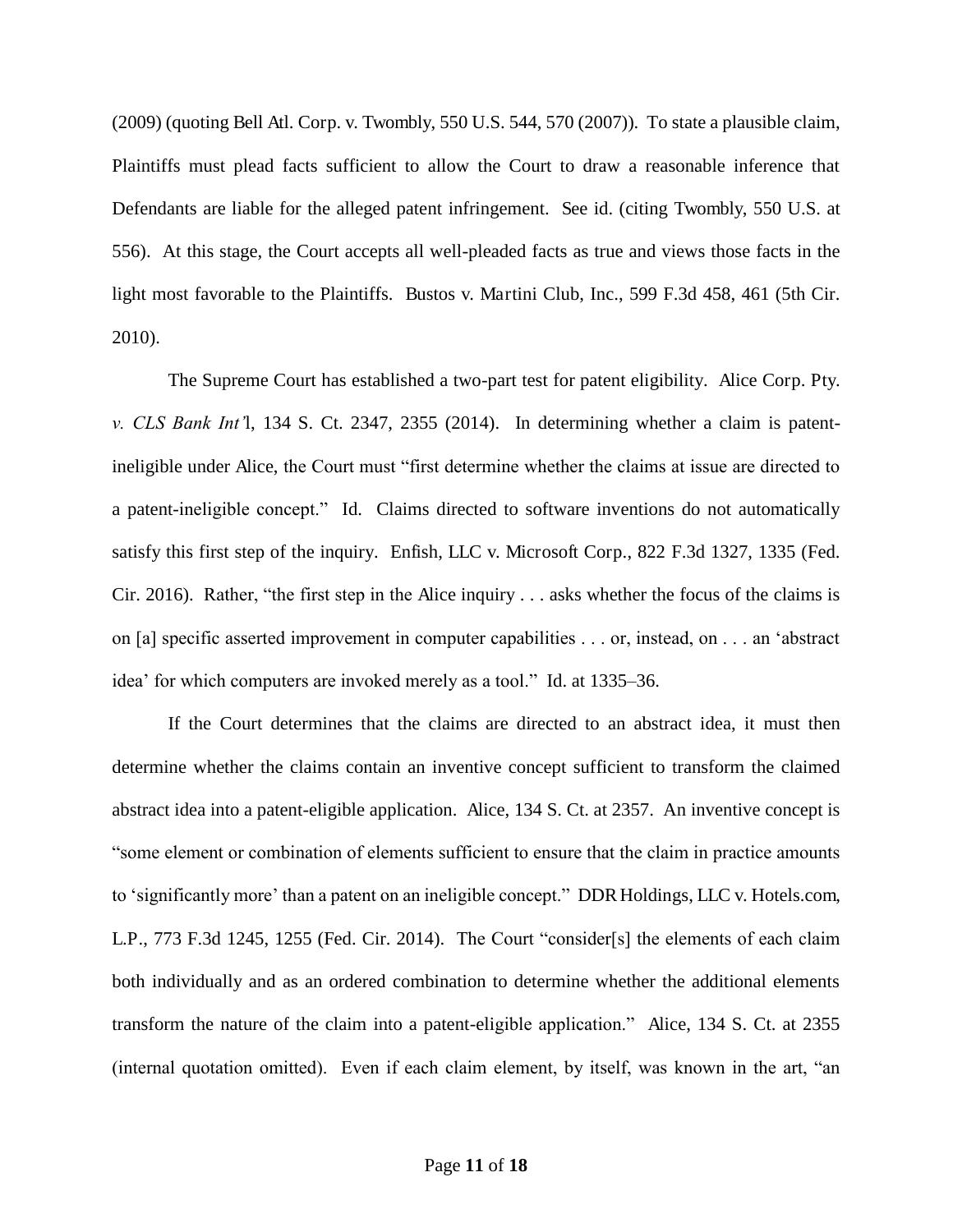inventive concept can be found in the non-conventional and non-generic arrangement of known, conventional pieces." Bascom Global Internet Servs., Inc. v. AT&T Mobility LLC, 827 F.3d 1341, 1350.

### **ANALYSIS**

## **I. Alice Step One**

CiM argues that the Asserted Claims are directed to the abstract idea of "scheduling business activities using a computer and computer network." Docket No. 7 at 6. CiM contends that claim 1 recites conventional means of scheduling that are well-known in the industrial business context. Id. at 7. Additionally, CiM states that the specification of the '205 Patent acknowledges most industrial sites use computer programs and user interfaces for scheduling. Id. CiM further argues that the scheduling activities of the claim can be performed using pen and paper and that this indicates that the claims are directed to an abstract idea. Id. at 7–8.

Next, CiM argues that claim 1 is not directed to an improvement in computer technology. Id. at 8. CiM states that the specification does not identify any problems in the prior art with the functionality of a computer, but instead notes that prior art scheduling methods were "tedious and cumbersome." Id. at 8–9. CiM contends that the specification therefore proves that the computing device is merely a conduit for the abstract idea of scheduling business activities. Id. at 9. CiM argues that the claims are not directed to an improvement of a CMMS database, as P&RO contends, because the claims make no mention of a CMMS database, but requires only "a computing device." Docket No. 23 at 3–4. Similarly, CiM states that the "drag and drop" feature of the claims cannot show that the claims are directed to an improvement in computer functionality because the claims merely recite "dragging and dropping," not any improved version of the feature. Id. at 4.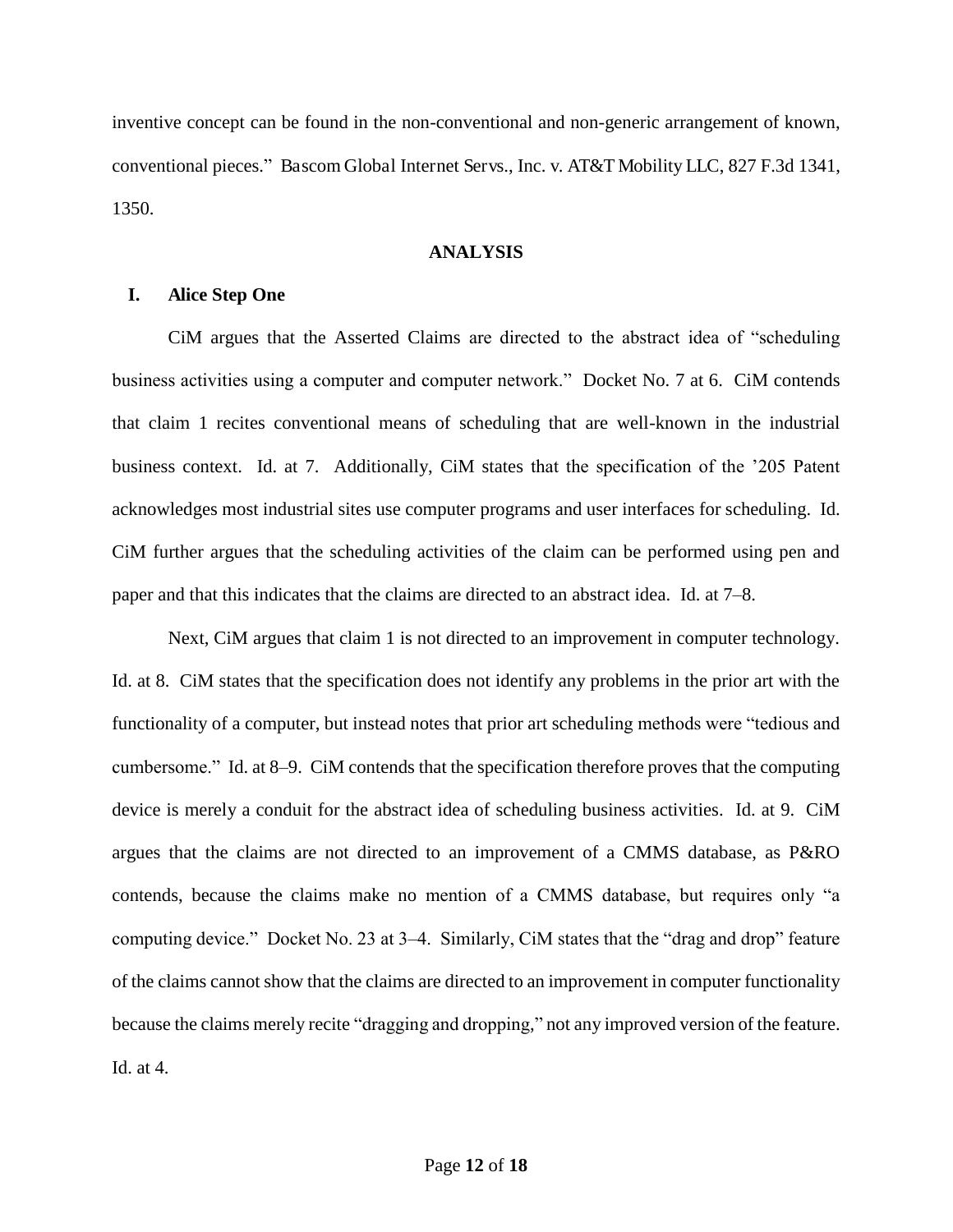CiM finally argues that the dependent claims do not alter this analysis, as they "merely recite slight variations" of the system of claim 1 or are directed to additional ways of using a generic computer to administer a scheduling system. Id.

In response, P&RO states that the claims of the '205 Patent are not directed to an abstract idea because they are "rooted in computer technology" and are directed to an improvement in computer functionality. Docket No. 12 at 10. Specifically, P&RO argues that the claims are directed to "a novel organization and management of data tables from a CMMS database, recited as dragging and dropping of work orders across multiple work week sections, which results in a complex recalculation of the relationally linked data elements of the CMMS database." Id. P&RO argues that the functionality of dragging and dropping work orders using the user interface provides visibility and intelligent support to the scheduling activity. Id. P&RO states that the claimed systems are similar to the claims found to be non-abstract in Enfish and provide novel methods of organizing data tables within a database. Id. at 11. Further, P&RO argues, the claims provide a solution for more efficient management of a CMMS systems, which is a problem only present in a networked environment. Id. Thus, P&RO contends, the claims are rooted in computer technology and are not abstract.

The Court finds that the claims of the '205 Patent are directed to the abstract idea of scheduling business activities using a computer and computer network. Claim 1 of the '205 Patent describes "a planning and scheduling system running on a computer" where the computer implements a schedule with work orders that users are able to move to different sections through a user interface. '205 Patent at 13:31–46. Unlike the claimed idea in Enfish, the claimed idea here is not directed to an improvement in computer functionality, but "represents [a] routine task[] that could be performed by a human." See eDekka v. 3balls.com, 2015 WL 5579840, at \*4 (E.D. Tex.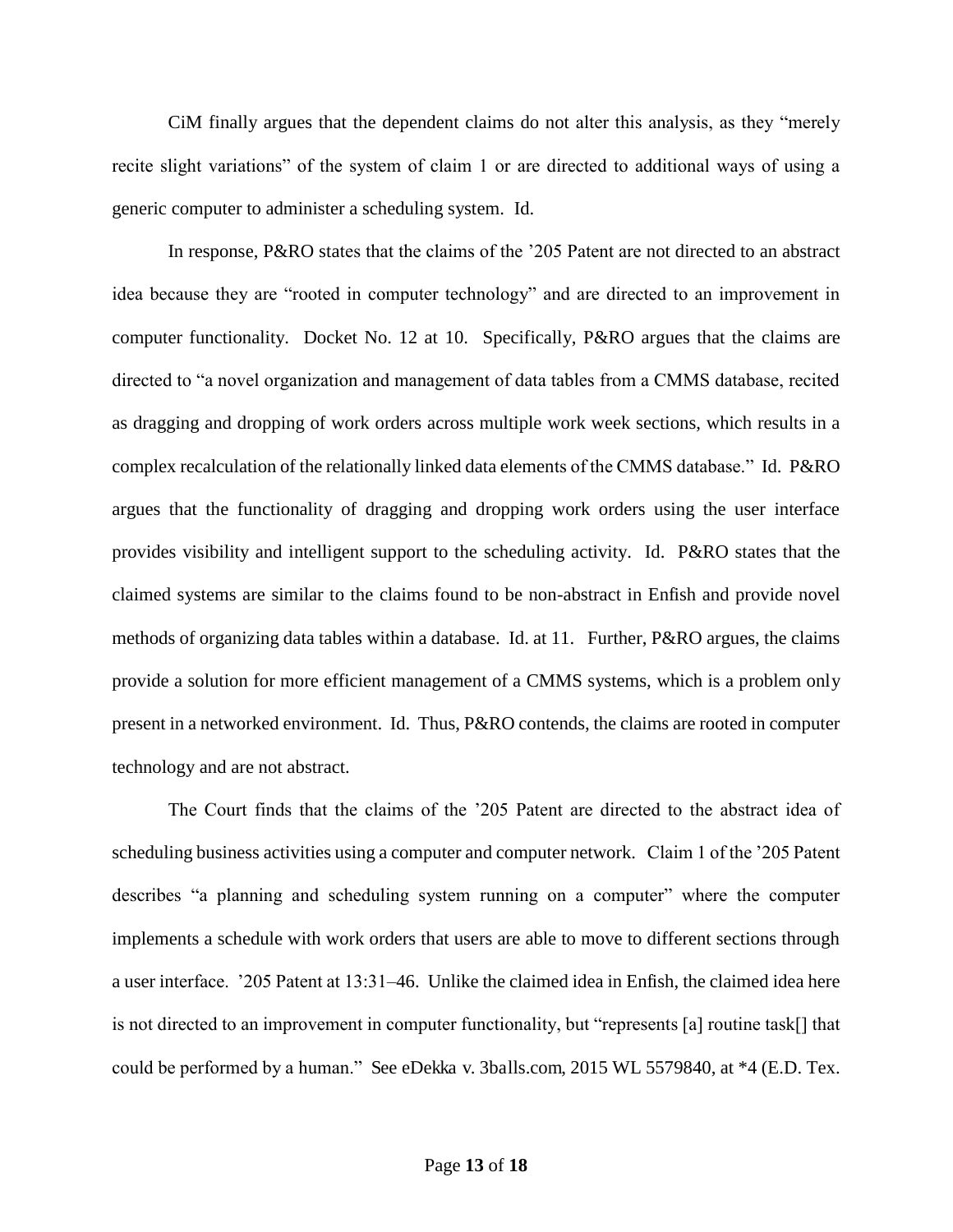Sept. 21, 2015). P&RO claims that the invention is directed to improvements in a CMMS database, but the claims, which recite a generic computer and the generic function of dragging and dropping, are not tied to a CMMS database. Further, as CiM notes, the scheduling practices described in the claims may be achieved using pen and paper. Because the claims can be performed by using pen and paper or recite generic computer functionality, the claim is directed to an abstract idea. See CyberSource Corp. v. Retail Decisions, Inc., 654 F.3d 1366, 1372 (Fed. Cir. 2011).

#### **II. Alice Step Two**

Because the asserted claims are directed toward an abstract idea, the Court must next determine whether an inventive concept exists sufficient to transform the claims into patenteligible subject matter. Such transformation requires more than simply stating the abstract idea "while adding the words 'apply it.' " Mayo Collaborative Servs. v. Prometheus Labs., Inc., 566 U.S. 66, 72 (2012). Here, the Court finds that no such inventive concept exists.

CiM argues that the limitations of claim 1, taken individually or in combination, do not contain an inventive concept. Docket No. 7 at 9. CiM contends that the limitations of the user interface computing device both recite generic computer limitations and do not add an inventive concept. Id. at 9–10. CiM states that the limitations directed to a weekly scheduling program with various sections cannot add an inventive concept because these scheduling limitations have long been practiced in the industrial scheduling world. Id. at 10. CiM argues that the claim's recitation of moving work orders between sections by dragging and dropping does not provide an inventive concept because the ability to re-characterize a work order is a conventional characteristic of scheduling planning and because dragging and dropping is a generic computer operation. Id. at  $10-11$ .

CiM further argues that the dependent claims do not contain an inventive concept. CiM states that Claim 2 requires simultaneous display of scheduled and unscheduled jobs, which is a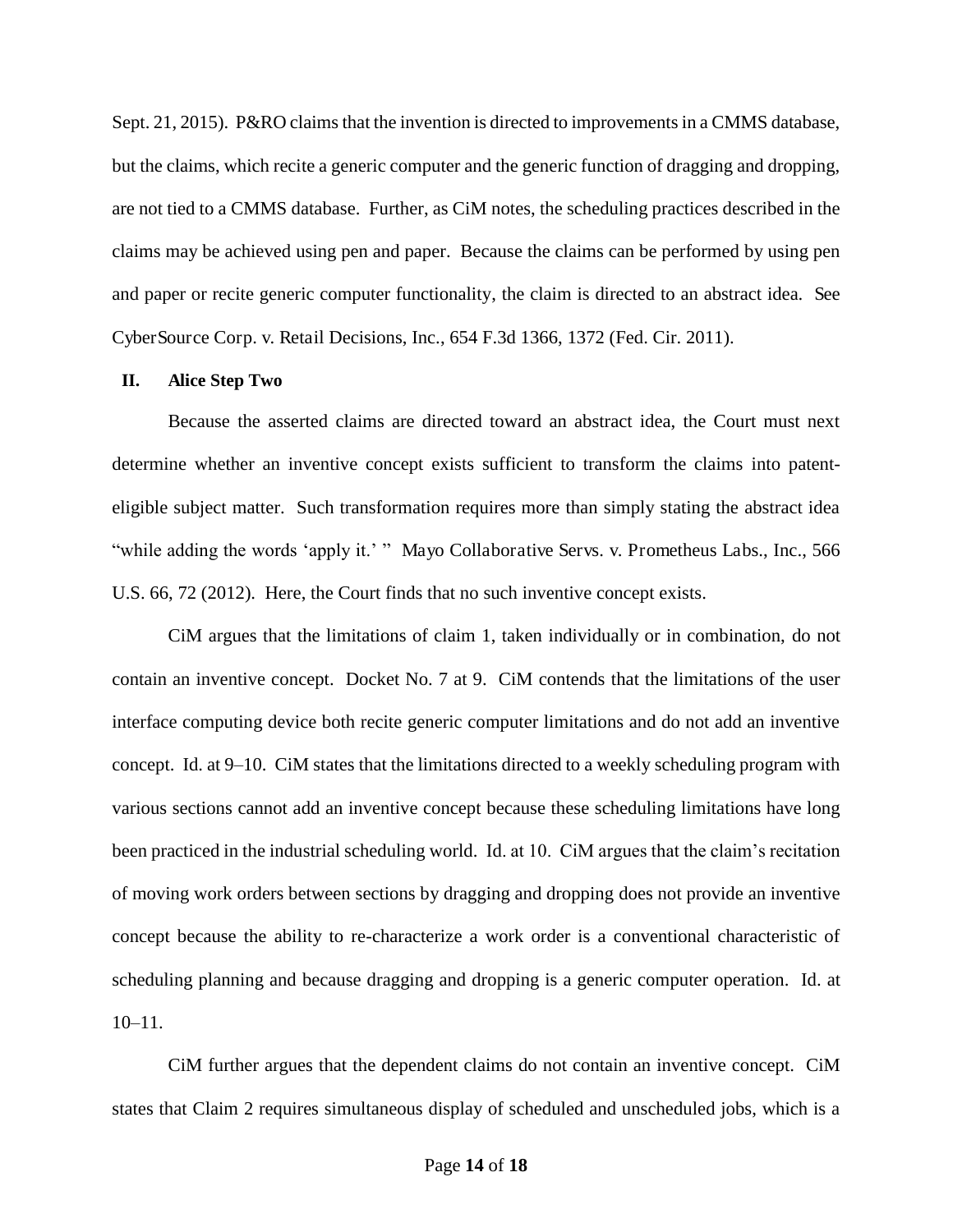conventional way of displaying weekly schedules, and claims 3, 4, and 20 add only limitations about tracking resources, such as manpower availability, which are a necessary and expected feature of scheduling. Id. at 13. CiM also contends that claims 6, 5, and 7 each only add color coding, which has long been used in scheduling. Id. CiM further argues that claims 8 through 16 all add limitations that are directed to generic computer or user interface operations, which cannot add an inventive concept. Id. Finally, CiM states that claim 17 requires assigning specific dates and times of an assignment to each work order, while claims 18 and 19 add limitations for tracking emergent and sponsored work, and argues that these limitations are all conventional scheduling concepts. Id.

In response, P&RO contends that the claims of the '205 Patent contain an inventive concept because they address a computer-specific problem and provide a specific solution to that problem. Docket No. 14 at 12. P&RO states that the claims disclose improved systems for manipulating CMMS data tables by adding the functionality of dragging and dropping work orders between sections in the user interface. Id. at 13. P&RO argues that the presence of dragging and dropping in the prior art is irrelevant to the § 101 analysis and that no abstract idea is monopolized by the claims because they are limited to CMMS systems performing a particular method of data manipulation. Id. at 13–14.

P&RO further contends that the claims of the '205 Patent disclose features that are not well-understood, routine or conventional. Id. at 14. P&RO argues that the dragging and dropping of work orders across multiple work-week sections is a non-conventional limitation because it results in extensive recalculation of CMMS data tables to effectively allocate resources. Id. at 15. P&RO further states that, as noted in the specification of the '205 Patent, prior-art systems managed work orders by manual entry. Id. at 16. P&RO argues that this disclosure "provides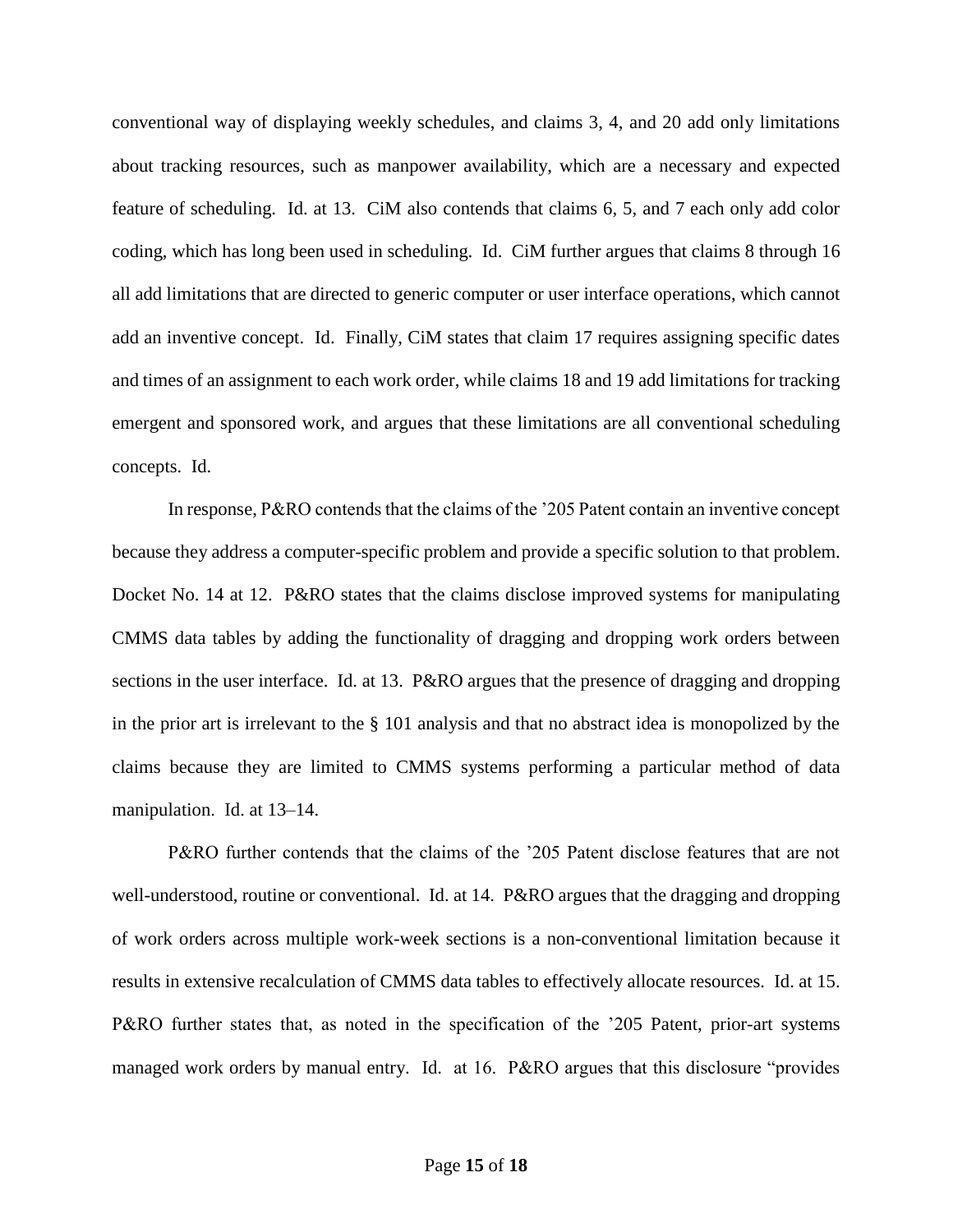convincing evidence that the claimed dragging and dropping and automatic resource allocation of work orders was not conventional activity in work order management at the time of the invention." Id. Finally, P&RO argues that the claims are presumed valid, and that CiM has not provided any substantive argument to overcome that presumption as to the dependent claims. Id.

The Court finds that none of the limitations of the claims of the '205 Patent provide an inventive concept. The first limitation of claim 1 requires a user interface and a computing device in communication with the interface. '205 Patent at 13:33–36. This limitation does not provide an inventive concept, as it recites generic computer components. See Mortgage Grader, Inc. v. First Choice Loan Services Inc., 811 F.3d 1314, 1324–25 (Fed. Cir. 2016). Next, the claim recites various interface sections, such as "work week sections" and "short notice outage sections." '205 Patent at 13:37–41. These limitations similarly fail to add an inventive concept because they merely collect and display scheduling information. See Electric Power Group LLC v. Alstom S.A., 830 F.3d 1350, 1355 (Fed. Cir. 2016) ("[M]erely selecting information, by content or source, for collection, analysis, and display does nothing significant to differentiate a process from ordinary mental process . . . ."). The final limitation of claim 1 requires work orders to be dragged and dropped between the sections. '205 Patent at 13:42–46. P&RO contends that the dragging and dropping limitation provides an inventive concept because it results in a complex recalculation of CMMS data tables. However, the Court has construed "dragging and dropping the work orders" to have its plain and ordinary meaning, and nothing in the claim indicates that the dragging and dropping here is anything other than the conventional, well-known computer function. See supra pp. 6–8; see also Docket No. 54-3 at 7. Thus, the limitation does not add an inventive concept. Further, because the combination of these limitations simply uses a generic user interface and computer to implement the abstract idea, it does not add an inventive concept. Alice, 134 S.Ct. at 2359.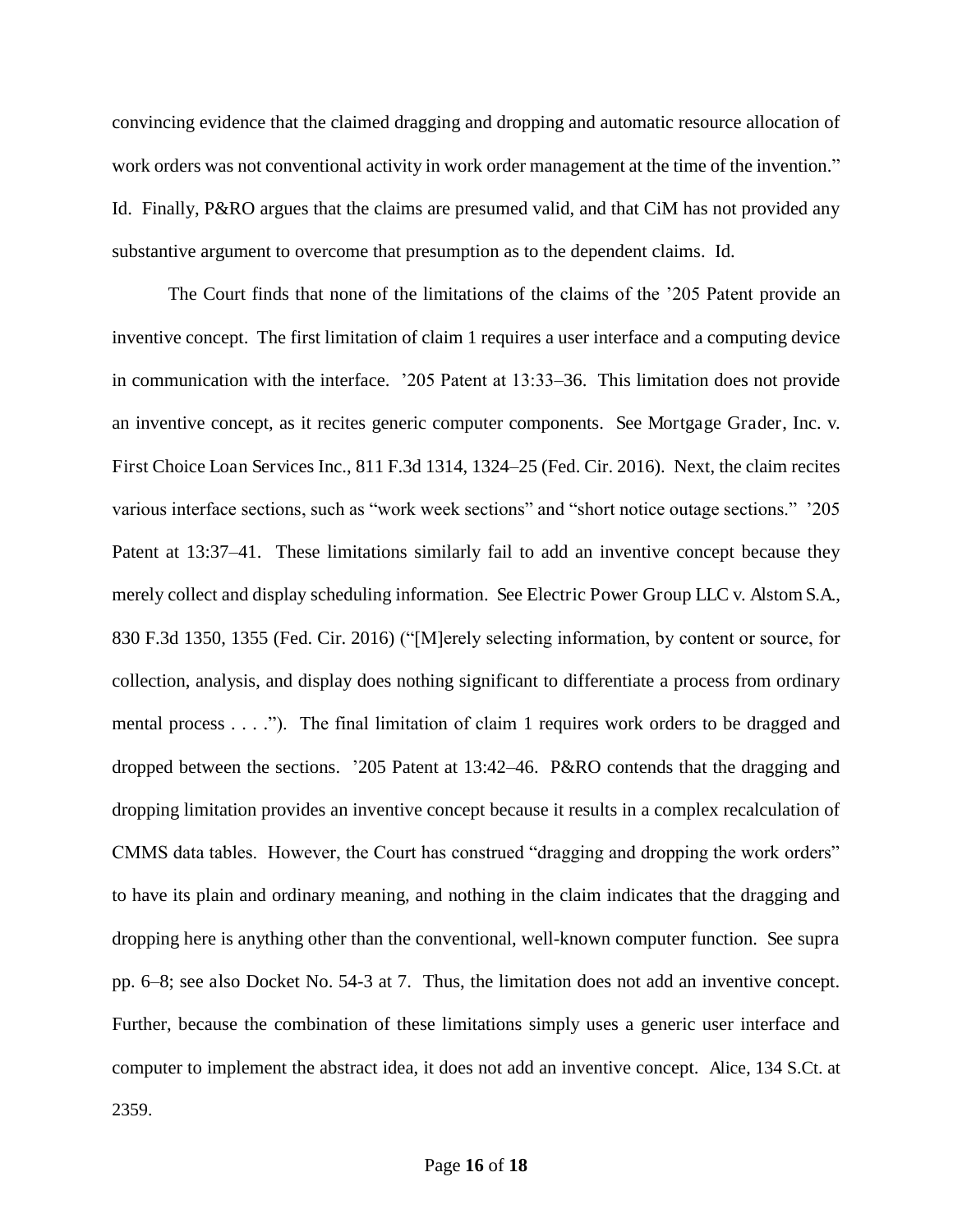Finally, the dependent claims also fail to add an inventive concept. Claim 2 adds the limitation of concurrently displaying sections, which is a generic computer function. See Electric Power Group, 830 F.3d at 1355. Claims 3–4 and claim 19 provide limitations for real-time calculating and resource loading. These too are basic computer functions. See Alice, 134 S. Ct. at 2360. Claims 5–7 add color-coding limitations, which do not provide an inventive concept. See In re Ockman, 833 F.2d 1023 (Fed. Cir. 1987). Claims 8–11 and claim 15 each include limitations reciting generic computer functions that also do not add an inventive concept, such as networking the computing device with a database server and programming the computer device for different generic functions. Claims 12–13 add limitations relating to configurability, which is not an inventive concept. See Affinity Labs of Texas, LLC v. Amazon.com Inc., 838 F.3d 1266, 1272 (Fed. Cir. 2016) ("The addition of basic user customization features to the interface . . . does not add an inventive component that renders the claims patentable.") Finally, claims 14, 17–18, and 20 each add limitations relating to the scheduling of work orders. These limitations do not add an inventive concept, as they merely call for the use of a generic computer to implement the abstract idea. See Alice, 134 S. Ct. at 2360.

Because each of the claims of the '205 Patent is directed to an abstract idea and does not contain an inventive concept, the Court concludes that the claims fall outside the scope of patentable subject matter defined by § 101.

#### **CONCLUSION**

For the reasons listed above, the Court finds that the claims of the '205 Patent are drawn to ineligible subject matter under 35 U.S.C. § 101. Accordingly, it is

**ORDERED** that CiM's Motion to Dismiss Pursuant to Fed. R. Civ. P. 12(b)(6) and 35 U.S.C. § 101 (Docket No. 7) is hereby **GRANTED**. It is further